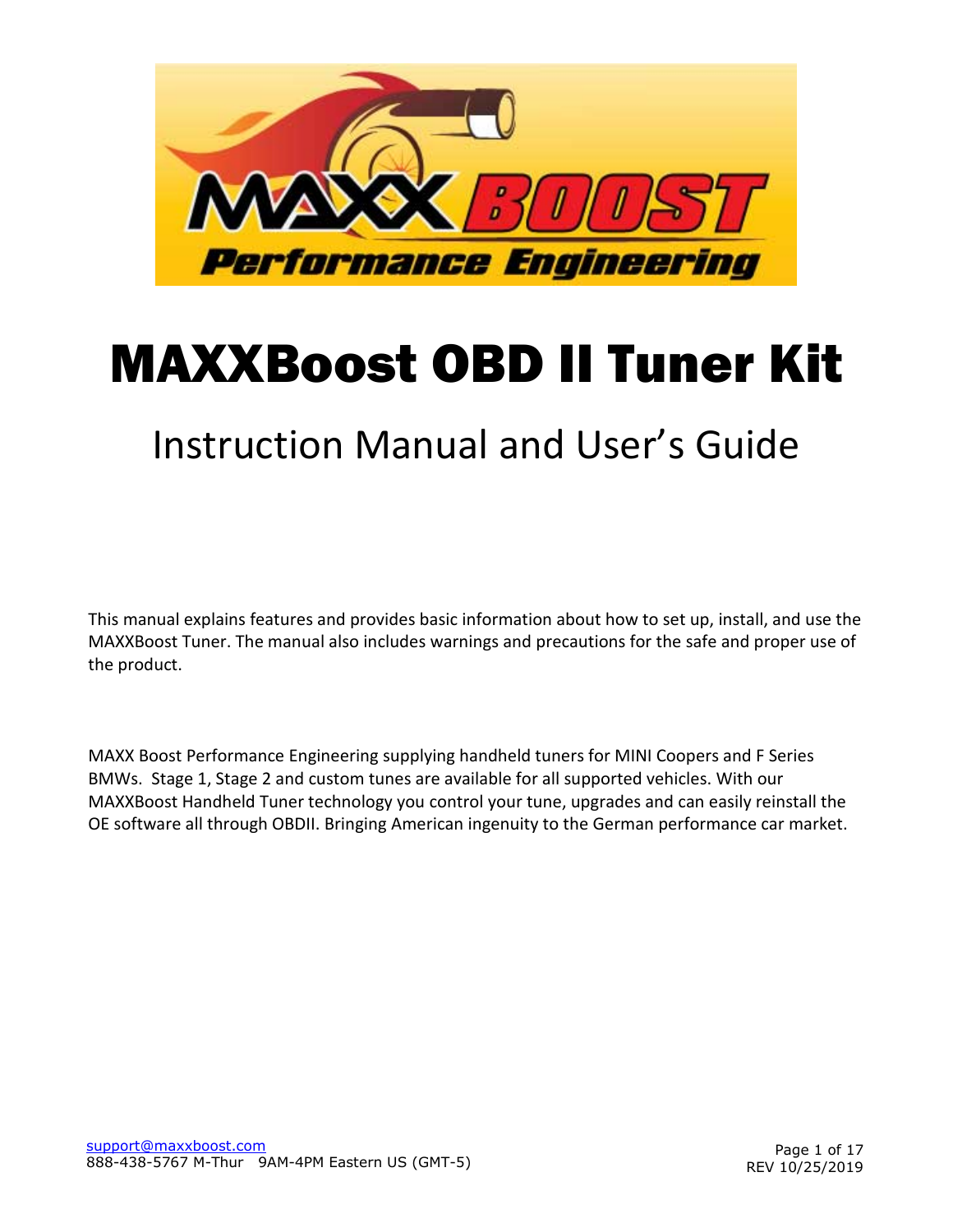

# WARNING

### <span id="page-1-0"></span>**Notices**

### <span id="page-1-1"></span>**Use of The MAXXBoost Tuner**

**WARNING: By using this product you give your acceptance to the terms of license and warranty contained in the section Product Warranty and Software License and also agree to the Terms of the MAXX Boost Performance Engineering Disclosure, Disclaimer and Release of Liability.**

**To avoid electrical shock, do not open the case when the tool is connected. Refer any required servicing of this product to MAXXBoost Performance Engineering only.**

### <span id="page-1-2"></span>**Contents of this Guide**

- MAXXBoost Performance Engineering owns and administers some or all the rights to the images and other copyrighted content in this manual. Use of the images and other copyrighted content (including copying, reproducing, modifying, uploading on a network, displaying, transmitting, distributing, licensing, selling and publishing) except as used herein, is prohibited to the extend allowed by law.
- This guide and the screen images used throughout this guide are subject to change without notice.

### <span id="page-1-3"></span>**Regulatory Information**

- The marks are located on the rear side of the tool.
- The product meets the essential requirements of Regulation N.10 ECE.
- The product complies with Part 15 of the FCC Rules (47 CFR).
- The product is in conformity with FCC and ECE standards only if used with cables supplied and according to what specified in this user's guide.

### <span id="page-1-4"></span>**Contact Information & Support**

#### **TECH SUPPORT:** [support@maxxboost.com,](mailto:support@maxxboost.com) maxxboost@m7speed.com [www.maxxboost.m7tuning.com](http://www.maxxboost.m7tuning.com/) 888-438-5767 M-Thur 9AM – 4 PM Eastern US Time (GMT-5)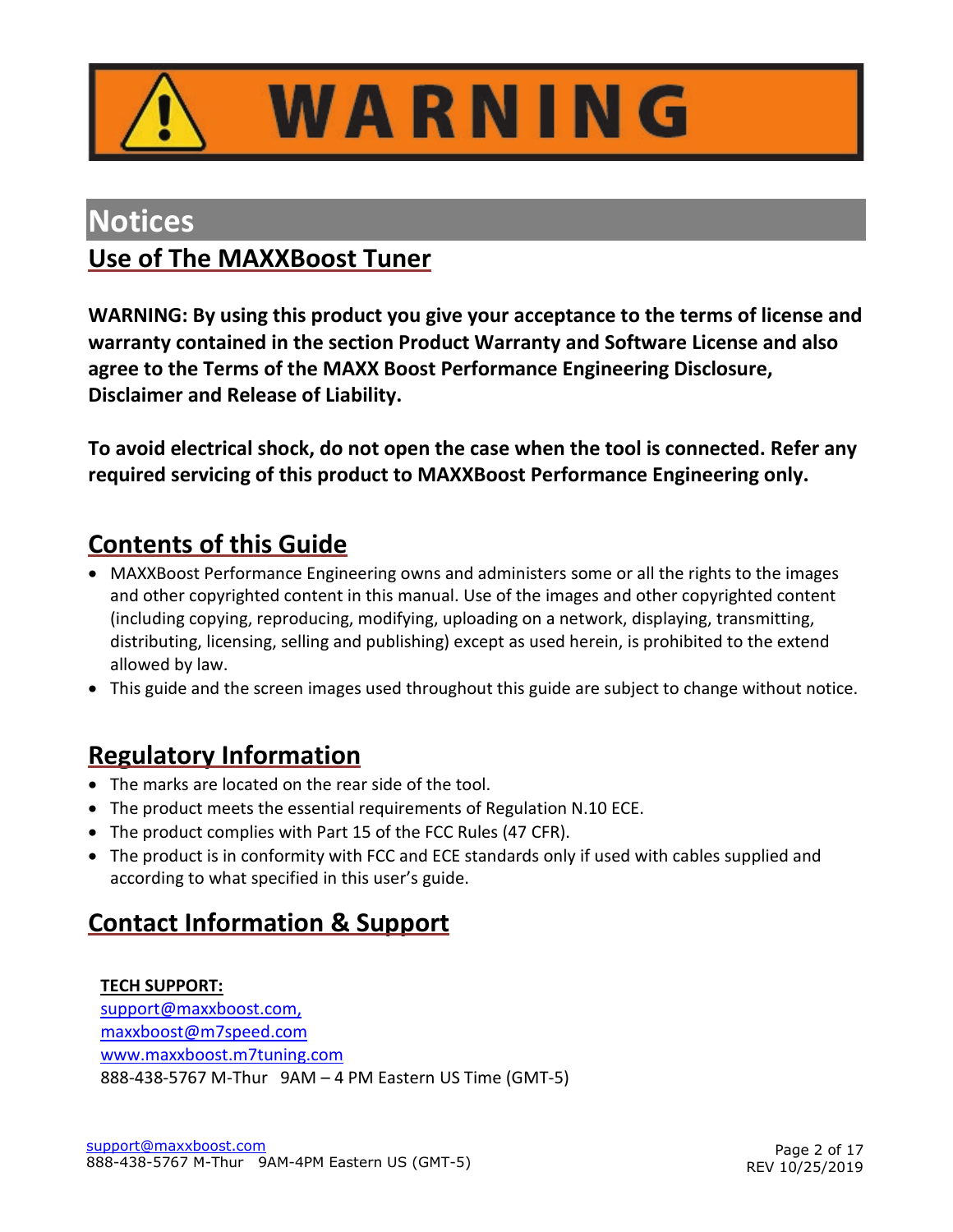### **Table of Contents**

| Reading and Downloading the Original File from your vehicle to the Tuning Tool: |  |
|---------------------------------------------------------------------------------|--|
|                                                                                 |  |
|                                                                                 |  |
|                                                                                 |  |
|                                                                                 |  |
| Reading and Writing to and from the MAXXBoost Tuning Tool and PC Computer 11    |  |
|                                                                                 |  |
|                                                                                 |  |
|                                                                                 |  |
|                                                                                 |  |
|                                                                                 |  |
|                                                                                 |  |
|                                                                                 |  |
|                                                                                 |  |
|                                                                                 |  |
|                                                                                 |  |
|                                                                                 |  |
|                                                                                 |  |
|                                                                                 |  |
|                                                                                 |  |
|                                                                                 |  |
|                                                                                 |  |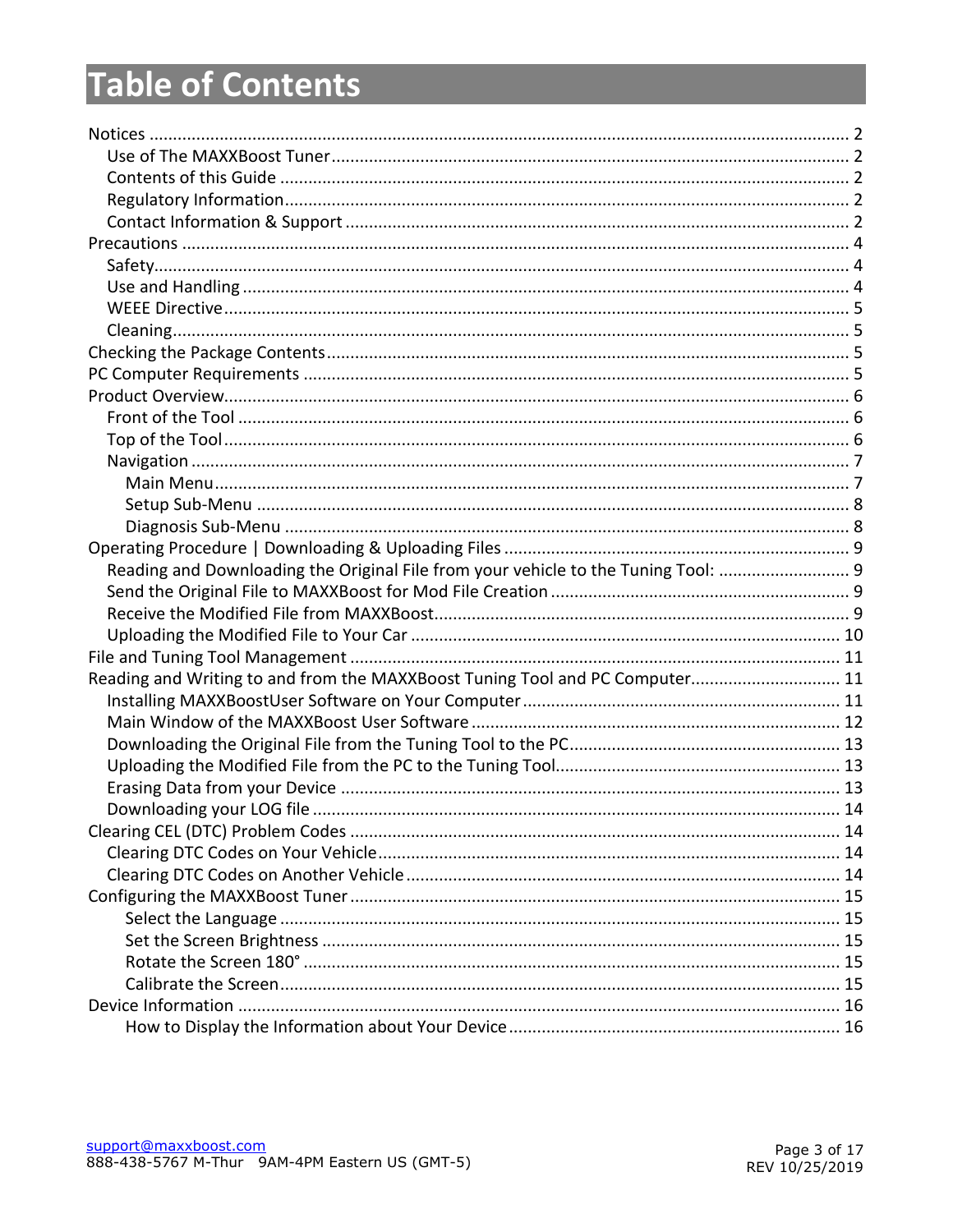### <span id="page-3-0"></span>**Precautions**

**Before using this product, it is recommended you carefully read and understand this manual and retain it for future reference.**

### <span id="page-3-1"></span>**Safety**

This product has been designed with the highest concern for safety. However, any electrical device, if used improperly, has the potential for causing fire, electrical shock or personal injury. To help ensure accident-free operation, follow these guidelines:

- Observe all warnings, precautions, and instructions.
- Stop use immediately and unplug the USB and or OBD II cable from the MAXXBoost Tuning Tool and disconnect any other cables if the device functions in an abnormal manner, produces unusual sounds or smells, or becomes too hot to touch.
- Never disassemble the product or accessories. Use the MAXXBoost Tuner and accessories according to the instructions and guidelines provided in the user's guide. No authorization for the analysis or modification of the product, or the analysis or modification of the MAXXBoost Tuner software, or the analysis of its circuit configuration, is provided. Disassembling will void the product warranty and may be dangerous.

### <span id="page-3-2"></span>**Use and Handling**

- Do not use the tool near water.
- Use only cables supplied by Alientech, its subsidiaries and affiliates, or by an authorized dealer.
- Do not expose the tool or accessories to high temperatures, high humidity, or direct sunlight.
- Do not leave the product or accessories in a car with the windows closed (particularly in summer).
- Do not expose the product or accessories to dust, smoke, or steam.
- Do not allow liquid or small particles to get into the product or accessories.
- Do not place the product or accessories on surfaces that are tilted, unstable or subject to vibration.
- Do not drop or step on the product or accessories; do not subject the device to physical shock
- Do not put heavy objects on the product or accessories.
- Do not touch or insert foreign objects into the connectors of the tool or accessories.

### **LCD Screen**

- The LCD screen is made of glass and may crack if subjected to excessive force.
- Pixels that are not lit or are continuously lit may appear in certain locations on the LCD screen. The possible occurrence of such spots is a normal occurrence associated with LCD screens and is not a sign of a malfunction.
- Direct exposure to sunlight may damage the product's LCD screen.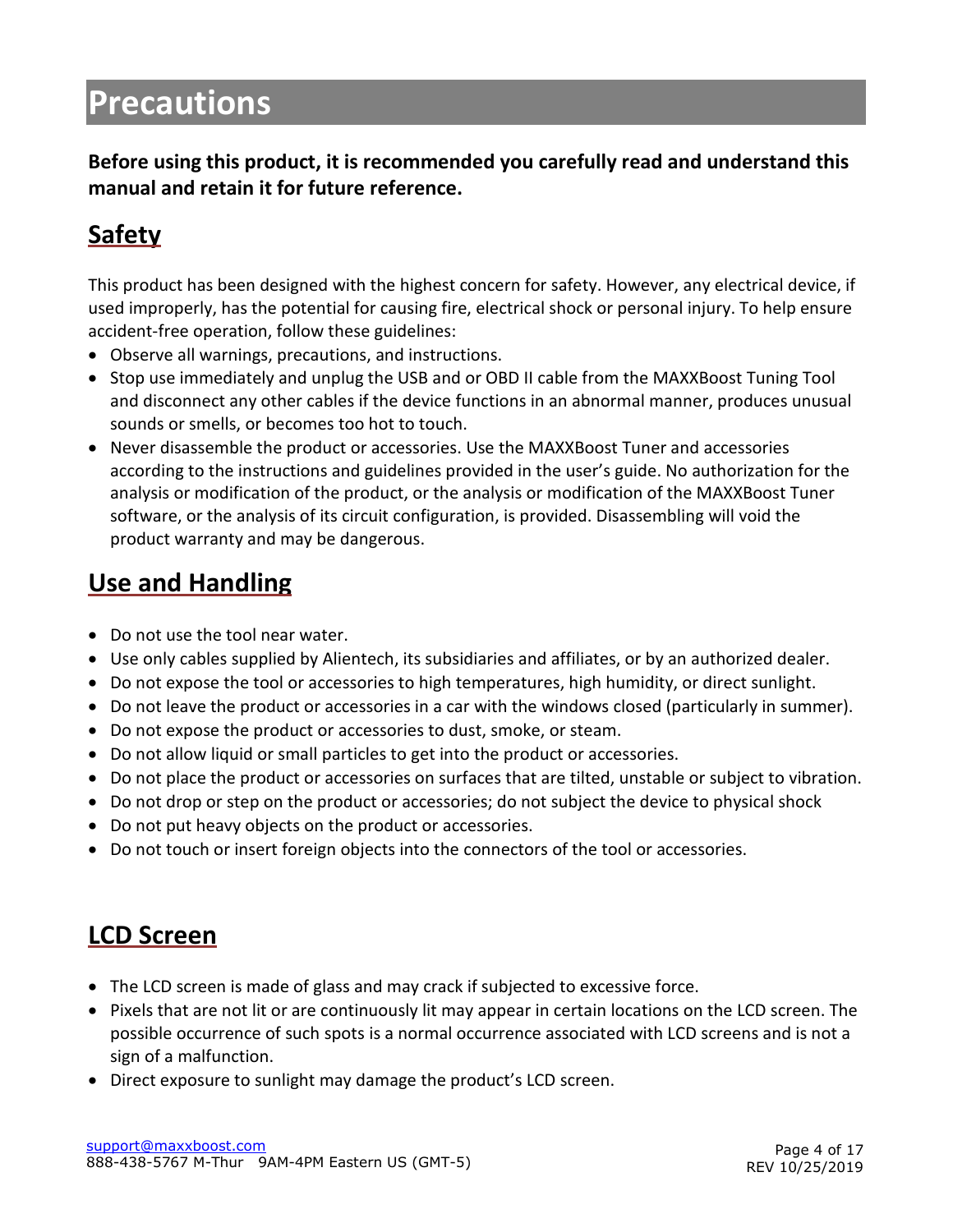• When using the product in a cold environment, you may notice shadows on the graphics or the screen may appear darker than usual. This is not a malfunction, and the screen will return to normal when the temperature goes up.

### <span id="page-4-0"></span>**WEEE Directive**



This symbol on the product or its packaging indicates that this product shall not be treated as household waste. In line with EU Directive 2002/96/EC for waste electrical and electronic equipment (WEEE), this product must not be disposed of as unsorted municipal waste. Please dispose of this product by returning it to the point of sale or to your local municipal collection point for recycling

### <span id="page-4-1"></span>**Cleaning**

- **Cleaning the exterior surface excluding the LCD screen:** Wipe gently with a soft cloth. Do not use solvents or other chemicals to clear the exterior surface of the MAXXBoost Tuner.
- **Cleaning the LCD screen:** Wipe gently with a soft cloth.
- **Cleaning the connectors:** Do not use the product if the connectors are not clean. Remove the dirt with a dry cloth.

### <span id="page-4-2"></span>**Checking the Package Contents**

The basic kit supplied with The MAXXBoost Tuner includes:

- 
- **1 USB cable**
- **1 OBDII cable**
- **1 USB Memory Stick**



If any items are missing, contact [support@maxxboost.com](mailto:support@maxxboost.com) or [maxxboost@m7speed.com](mailto:maxxboost@m7speed.com) 

Always keep the original packaging. In case of required servicing of the product, the tool must be returned with all accessories.

### <span id="page-4-3"></span>**PC Computer Requirements**

- Windows OS: Windows 10, 8, 7, XP, Vista
- USB Port: 2.0 or higher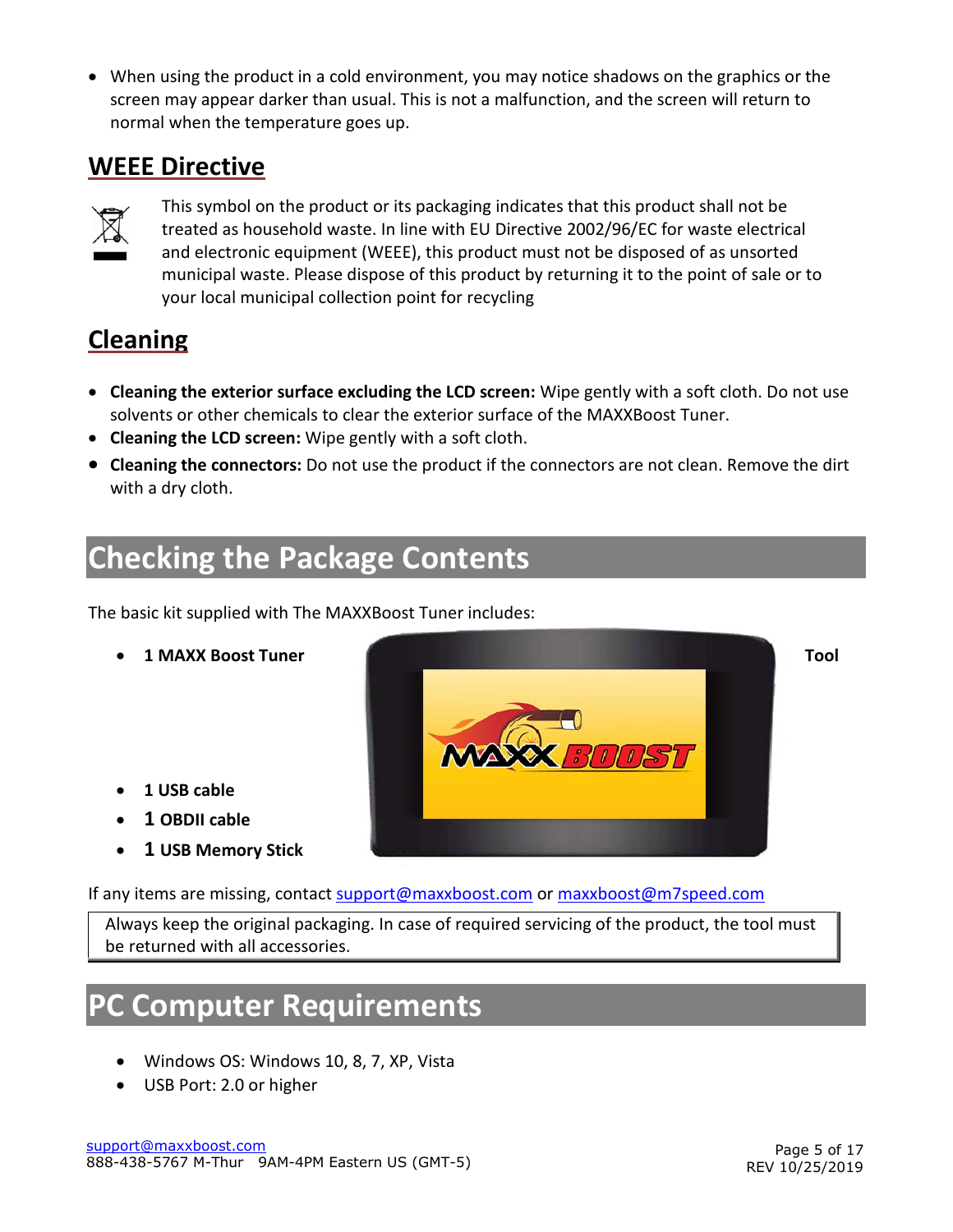### <span id="page-5-0"></span>**Product Overview**

### <span id="page-5-1"></span>**Front of the Tool**



#### $\boxed{1}$  LCD Display

Touch screen display to use the software embedded in the tool.

### <span id="page-5-2"></span>**Top of the Tool**



#### 1 **USB Connector**

Used to connect the tool to the computer.

#### 2 **OBDII Cable Connector**

Connect the OBDII cable supplied with the tool to this port and to your vehicle's OBD II port.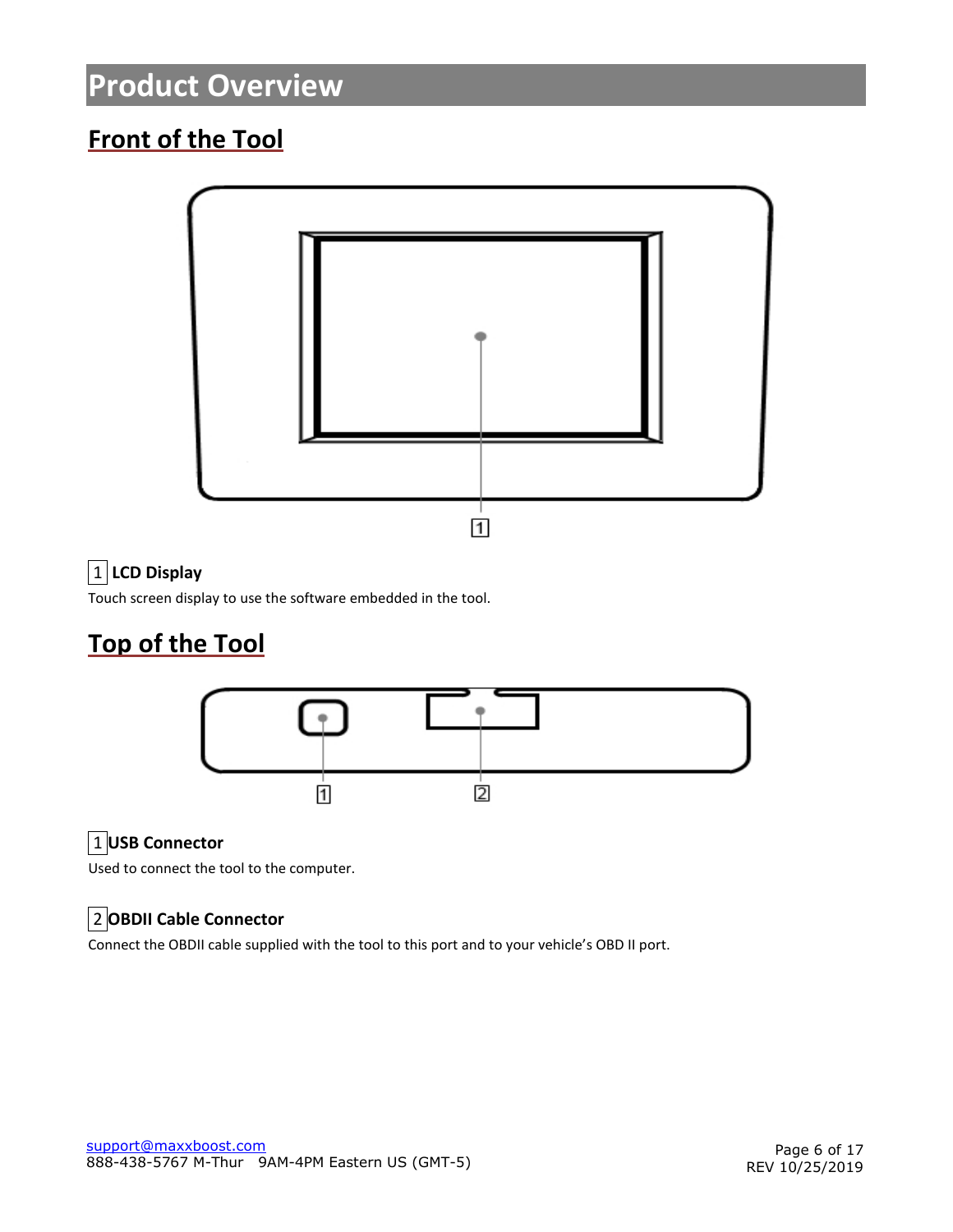### <span id="page-6-0"></span>**Navigation**

#### **The MAXXBoost Tuner must be connected to your vehicle to power up and display the menus.**

To use MAXXBoost Tuner you need to connect the tool to your vehicle using the OBDII cable supplied. You interact with MAXXBoost Tuner using your fingers to tap menu icons on the touch screen. Use these navigation arrows to move through the menus:



#### <span id="page-6-1"></span>**Main Menu**

**Tuning:** To access the ECU Download and Upload functions of the system.

**Setup:** To enter the Setup menu.

**Diagnosis:** To perform a diagnosis of the vehicle. Read and clear CEL and DTC Codes.



**Information:** To display the info about your MAXXBoost device (for ex. Serial Number, Hardware and Software version) and, in case you've already read a vehicle, the info about the ECU.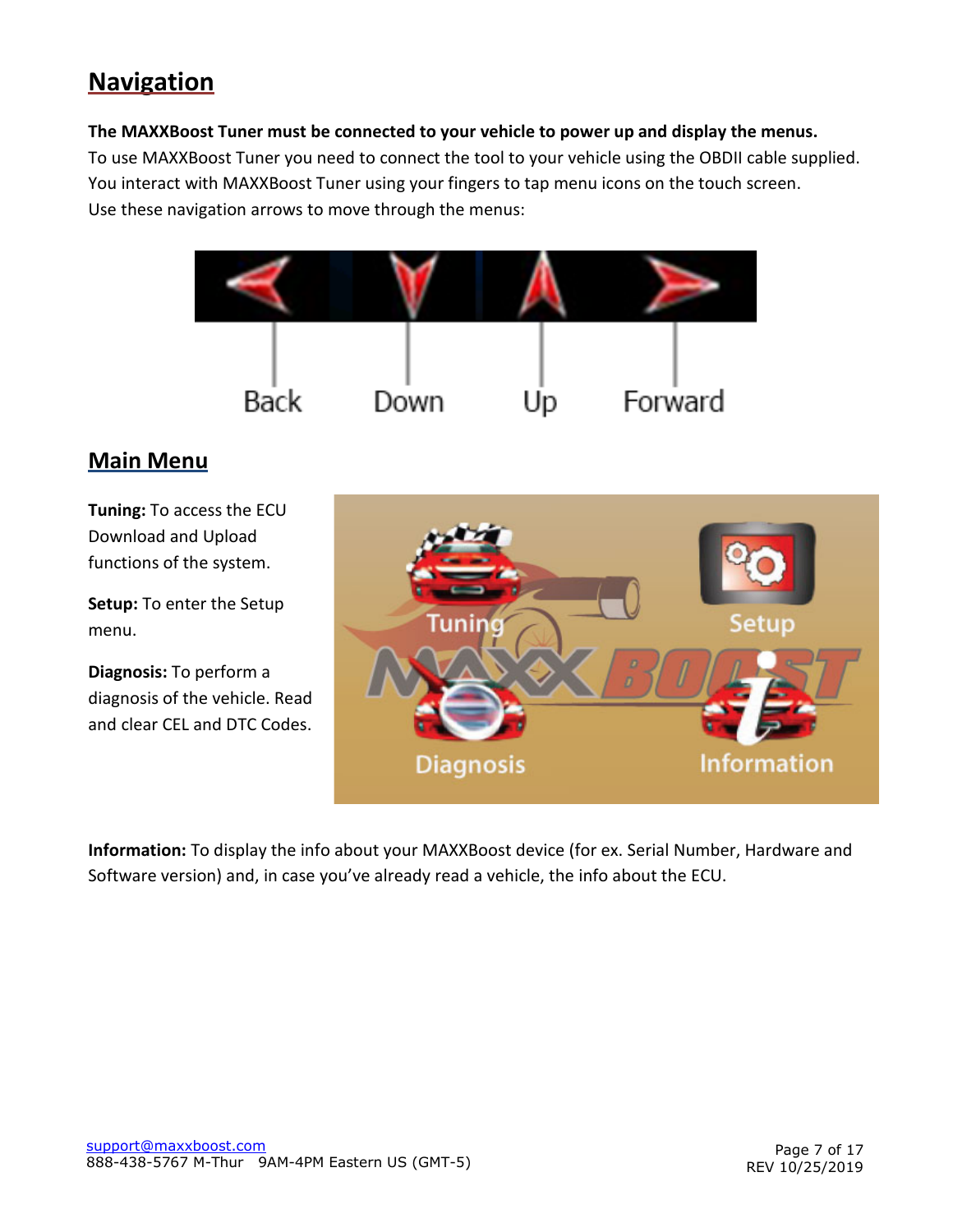#### <span id="page-7-0"></span>**Setup Sub-Menu**

**Back:** To go back to Main menu.

**Calibration:** To calibrate the touch display. See Configuring the MAXXBoost Tuner at the end of this manual.

**Language:** To set the language of the tool. See Configuring the MAXXBoost Tuner at the end of this manual.



**Brightness:** To set the backlight of the display and rotate the screen 180°. See Configuring the MAXXBoost Tuner at the end of this manual.

#### <span id="page-7-1"></span>**Diagnosis Sub-Menu**

**Back:** To go back to Main menu.

**Vehicle list:** To display the vehicle list and choose a vehicle other than yours to perform a diagnostic check and erase CEL - DTC codes.

**Eobd:** To perform a generic diagnostic check in Scan Tool mode. **Function currently not available.**



**My vehicle:** To perform a diagnostic check on your vehicle and erase CEL & DTC codes.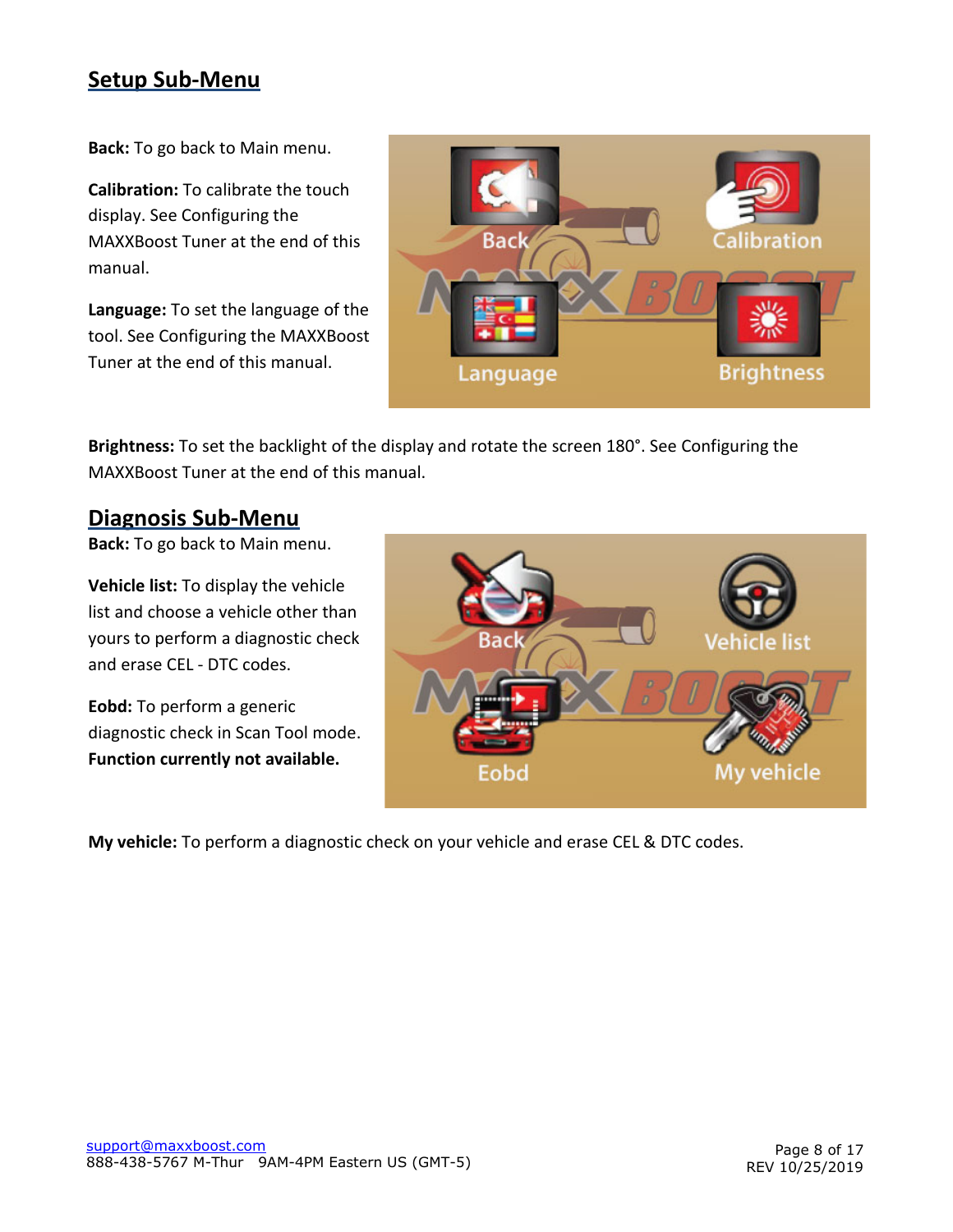### <span id="page-8-0"></span>**Operating Procedure | Downloading & Uploading Files**

### <span id="page-8-1"></span>**Reading and Downloading the Original File from Your Vehicle to the Tuning Tool:**

- 1. Plug the OBD cable supplied with your kit into the MAXXBoost Tuner Tool
- 2. Ignition key OFF
- 3. Plug the OBD connector into your car's OBD II port typically located under the dash on the driver's side.
- 4. Wait for the Home Screen to boot up.
- 5. Tap on Tuning Icon.
- 6. Select the Brand of car and then tap on the FORWARD arrow  $\blacktriangleright$  to continue.
- 7. Select the Model of car; make sure to select the most accurate match to your vehicle. Then tap on the FORWARD arrow  $\triangleright$  to continue. If your vehicle Model is not listed use the DOWN

arrow  $\mathbf{W}$  to scroll to the next page and find your correct model.

- 8. Once the correct model is selected tap on the next step FORWARD arrow  $\triangleright$  to continue.
- 9. Select the Engine and Transmission of your car and then tap on the FORWARD arrow  $\geq 1$  to continue. *NOTE: MT=Manual Transmission, AT=Automatic Transmission, Engine type can be found on the underhood emissions decal or vehicle information placard.*
- 10. Follow the onscreen instructions to read the stock original file from your vehicle. (Stock file not present. Do you want to start the read operation?) OK
- 11. When the read process is complete follow the onscreen instructions and unplug the Tuning Tool from the car.

### <span id="page-8-2"></span>**Send the Original File to MAXXBoost for Mod File Creation**

1. Use the MAXXBoostUser software to copy this file from your Tuner to your computer and send this file to [fileservice@maxxboost.com](mailto:fileservice@maxxboost.com) (see section **File and Device Management – page [13](#page-10-0)**).

### <span id="page-8-3"></span>**Receive the Modified File from MAXXBoost**

1. Use the MAXXBoostUser software on the Windows PC to copy the modified file received from [fileservice@MAXXBoost.com](mailto:fileservice@MAXXBoost.com) from your computer to your Tuning Tool. (see section File and Device Management – page [13](#page-10-0)).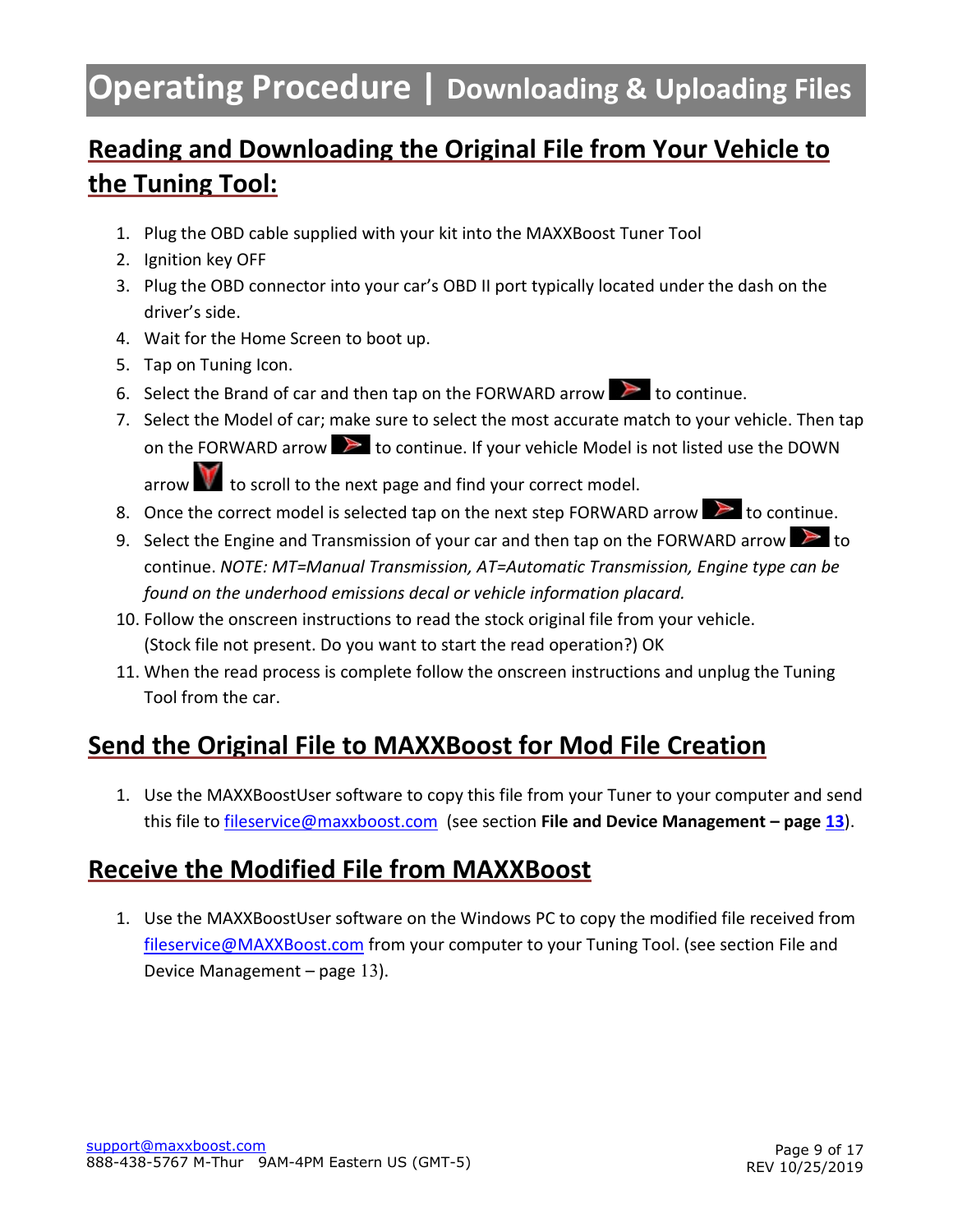### <span id="page-9-0"></span>**Uploading the Modified File to Your Car**

#### **WARNING:**

**Your car's battery voltage should not drop below 12.2 volts during the entire uploading process. It is strongly advised that you connect a battery charger and a DVM (digital volt meter) to your car to maintain and monitor the specified minimum voltage during the upload process. If the voltage drops below the minimum the upload process may be interrupted and the file and ECU can become corrupted causing a "no start" condition.**

**Turn off all unnecessary electrical systems (IE: heater fan, radio, headlights, phone charger, etc.)**

**The upload typically takes 5-30 minutes.**

**DO NOT interrupt the upload process in any way.** 

**DO NOT switch ON/OFF electrical components and DO NOT attempt to start the vehicle. Walk away until the upload process is complete.**

- 1. Plug the OBD cable supplied with your kit into the MAXXBoost Tuner Tool
- 2. Ignition key OFF
- 3. Plug the OBD connector into your car's OBD II port located under the dash, typically on the driver's side.
- 4. Wait for the Home Screen to Appear on the Tuning Tool.
- 5. Select the **Tuning** Icon and follow the instructions on the screen.
- 6. **The Tuning Selections** screen will appear, listing your original file and the modified file(s) residing in the MAXXBoost Tuning Tool. The Modified File will be named the last six (6) characters of your VIN plus Stg-1, Stg-2, etc. (Example: 974576\_Stg-1) The Original File is normally named "Original File"

**Notice:** The file marked with \* is the one currently stored on the vehicle's ECU.

- 7. Select (highlight) the file you want to upload.
- 8. Follow the instructions on the screen.
- 9. The **Writing Progress** (upload) window will appear with a progress bar. The upload typically takes 5-30 minutes. When the upload is complete, follow the instructions on the screen.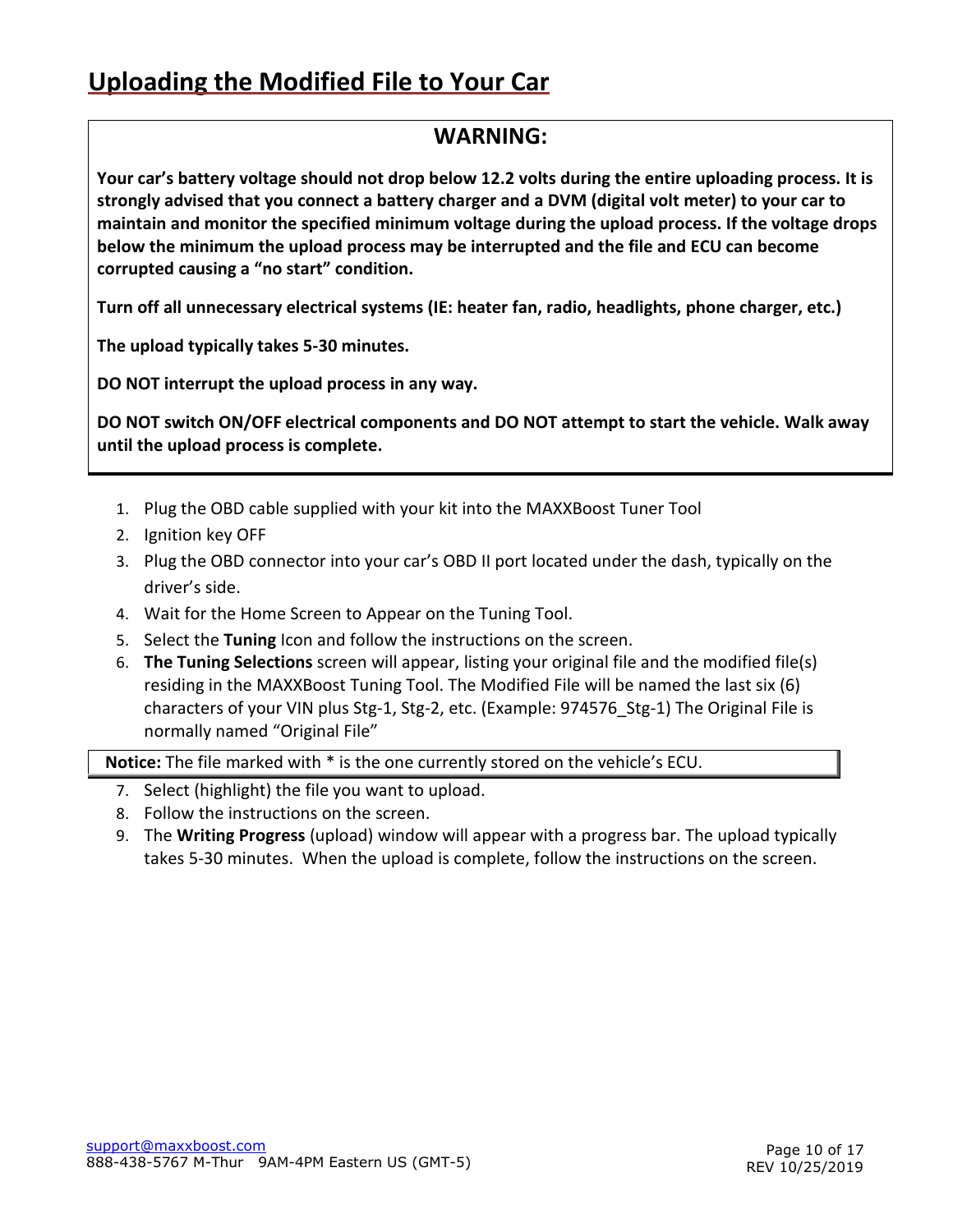### <span id="page-10-0"></span>**File Management**

<span id="page-10-1"></span>**Reading and Writing to and from the MAXXBoost Tuning Tool and PC Computer**

### <span id="page-10-2"></span>**Installing MAXXBoostUser Software on Your Computer**

#### **Notice:**

- 1. You may need to temporary disable your anti-virus or anti-spam software, in case it prevents the installation of the software and drivers.
- 2. If an error message displays during the installation select **OK** to proceed.
- 3. If a security warning saying it is not possible to verify the authenticity of the software or drivers is displayed, please click on Install.

**An Internet connection is required at all times during this process so the software can verify and communicate with the base server.**

- 1. Connect the MaxxBoost Tuner to your computer using the USB Cable provided.
- 2. Copy the file *SetupMAXXBoostUser.exe* on to a Windows PC. This file is supplied with your Tuner Kit on the included USB memory drive.
- 3. Double click the *SetupMAXXBoostUser.exe* file to open the installation wizard and install the software. Use the default folder location.
- 4. Follow the on-screen instructions and wait for the installation to complete.

After the installation has completed, MAXXBoost Tuner software will start automatically. The software will search for any updates and install the updates automatically. This may take a few minutes to complete.



This Desktop Shortcut Icon will appear on your desktop after installation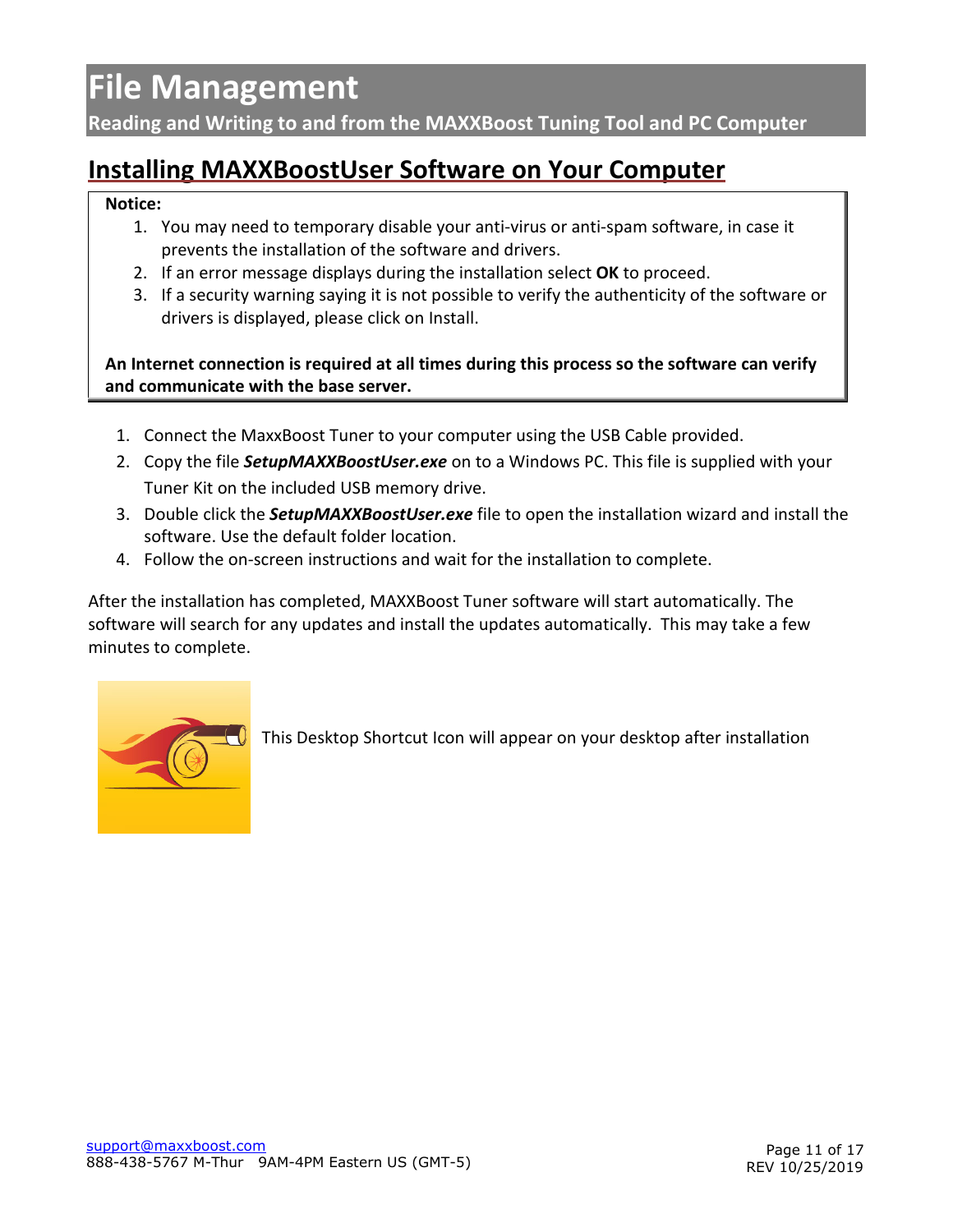### <span id="page-11-0"></span>**Main Window of the MAXXBoost User Software**

| Language                                                                                 | Type: User<br>Vehicles: Cars<br>SN: XXXXXXXXXXXXX<br>HW: 01.00<br>SW: 01.05 |
|------------------------------------------------------------------------------------------|-----------------------------------------------------------------------------|
| Device<br>Download data<br>Upload data<br>Erase data<br>Download LOG<br>Vehicles<br>Cars |                                                                             |
| Ready                                                                                    | $\mathcal{L}$                                                               |

1 **Device**

**Download data -** To save the original file read from your vehicle on to your PC computer.

**Upload data -** To save the modified file(s) received from MAXXBoost on to your Tuner Tool.

**Erase data –** Erase selected files (Be careful!)

**Download LOG -** To download the Tuning Tool LOG file. This is used for trouble shooting.

2 **Vehicles**

**Cars -** To display a complete list of all vehicles supported by your MAXXBoost Tuner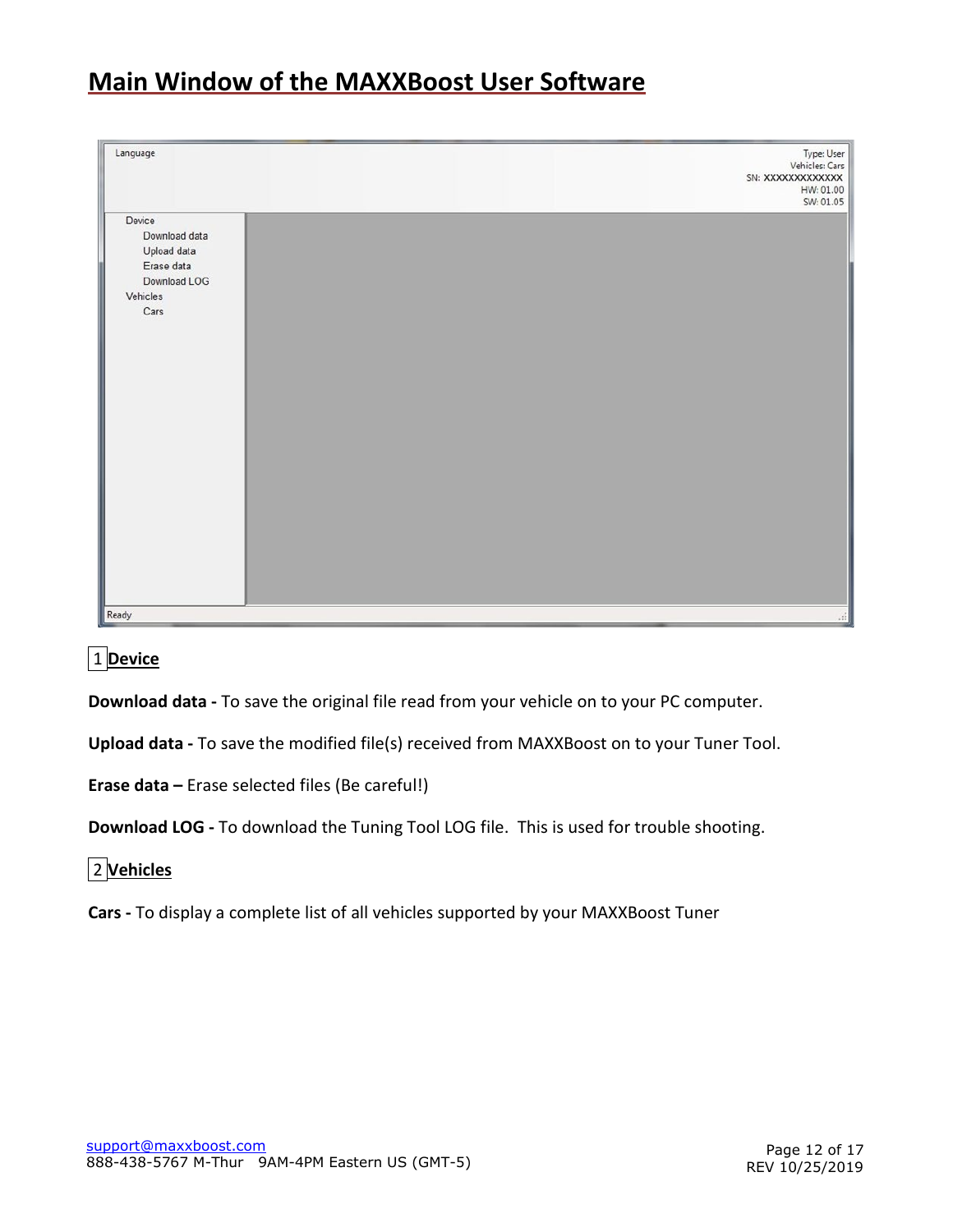### <span id="page-12-0"></span>**Downloading the Original File from the Tuning Tool to the PC**

To download the stock original file read from your vehicle to your Windows PC:

- 1. Connect the MAXXBoost Tuning Tool to the PC using the supplied USB cable.
- 2. Open the MAXXBoostUser Software program.
- 3. Follow the instructions on the screen.
	- a. Wait for the Tuning Tool to be reorganized.
	- b. Wait for any updates to load and install.
- 4. Click on Download Data.
- 5. Click on Start.
- 6. Click on Browse to choose a folder where to save your file. Remember where you save the original file.
- 7. Email this file with your order number and VIN number in the subject line to [fileservice@maxxboost.com.](mailto:fileservice@maxxboost.com)

### <span id="page-12-1"></span>**Uploading the Modified File from the PC to the Tuning Tool**

To upload the modified tune file read from your Windows PC to the Tuning Tool:

- 1. Connect the MAXXBoost Tuning Tool to the PC using the supplied USB cable.
- 2. Open the MAXXBoostUser software
- 3. Follow the instructions on the screen.
	- a. What for the Tuning Tool to be reorganized.
	- b. Wait for any updates to load and install.
- 4. Click on Upload Data.
- 5. Click on Start.
- 6. Click on Browse to select the folder and file where you saved the modified tune file received by email.
- 7. Follow the instructions on the screen.

### <span id="page-12-2"></span>**Erasing Data from Your Device**

**Notice:** This operation is allowed only if you've restored the original file on your vehicle.

If you plan to use your MAXXBoost Tuner on a different car; OR, you are taking your car to the dealership for an update; OR you are uploading any other software to your car YOU MUST reflash the ECU to stock using the MAXXBoost Tuner in order to unlock it from the ECU. Failure to do so will result in the MAXXBoost Tuner being inoperable. MAXXBoost is not responsible for the loss of use of the Tuner due to overwriting the software without following the proper steps.

1. IMPORTANT: you must return the STOCK file back to your ECU before using this device on another car; having an update at the dealer; or before you write other-than- MAXXBoost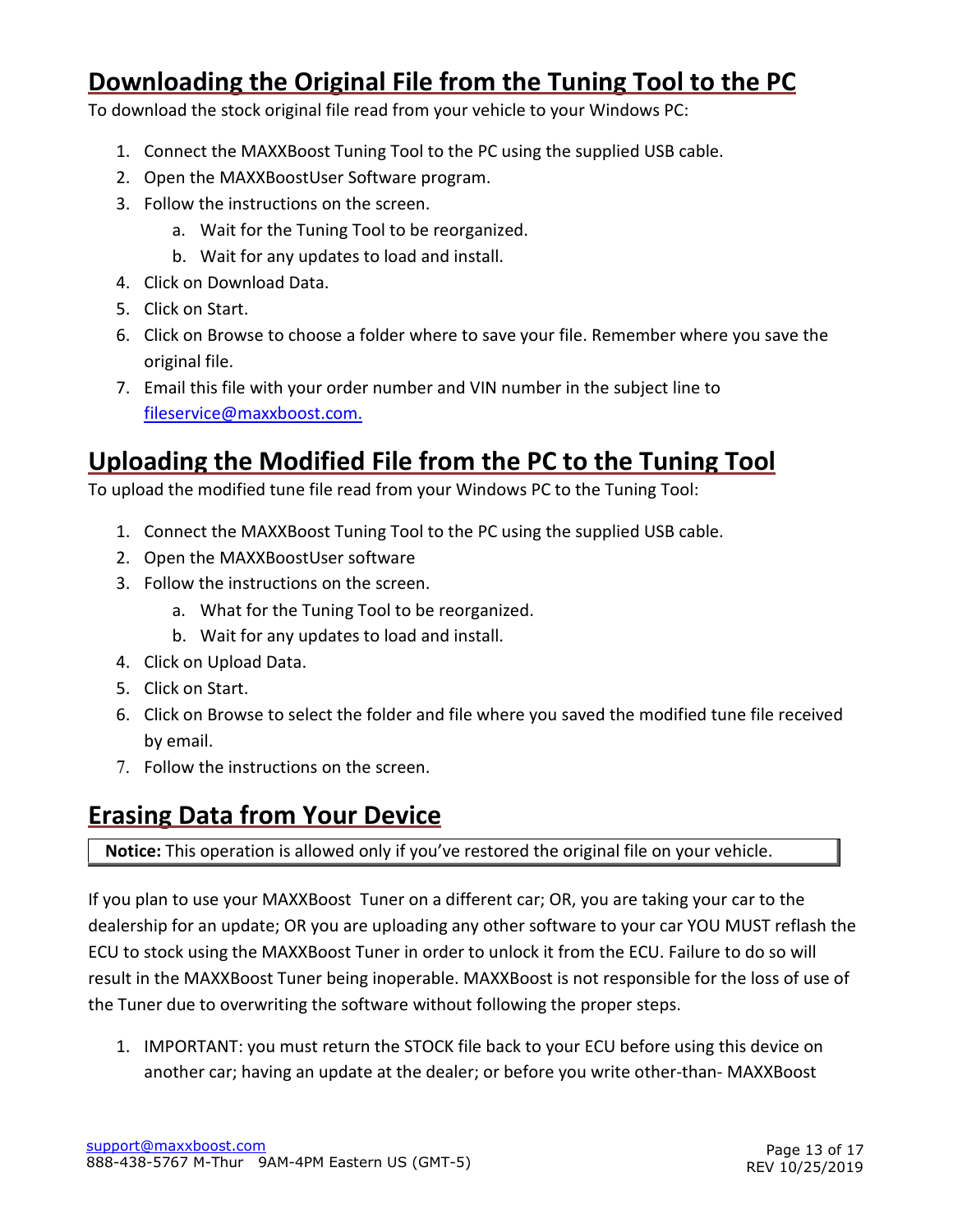Tuner software to your car. If this step is not followed, your ECU will still be married to the MAXXBoost Tuner, and the MAXXBoost Tuner will be eternally locked to your car.

- 2. If any of the above situations occurs to your OEM stock ECU, you will then need to reread the ECU, and begin the process over again with us creating new performance files.
- 3. There will be a charge to recreate the performance or OE files.

### <span id="page-13-0"></span>**Downloading your LOG file**

- 1. Click on Download LOG.
- 2. Click on Start to save the LOG file of your device on your computer.

### <span id="page-13-1"></span>**Clearing CEL (DTC) Problem Codes**

### <span id="page-13-2"></span>**Clearing DTC Codes on Your Vehicle**

- 1. Tap on Diagnosis.
- 2. Tap on My vehicle and then tap on the arrow  $\triangleright$  to continue.
- 3. Follow the onscreen instructions.
- 4. If DTC codes are found, tap Yes if you want to delete them or No to go back to the Diagnosis submenu.

### <span id="page-13-3"></span>**Clearing DTC Codes on Another Vehicle**

- 1. Tap on Diagnosis.
- 2. Tap on Vehicle List.
- 3. Select the Brand of your car and then tap on the arrow  $\triangleright$  to continue.
- 4. Select the Model of your car and then tap on the arrow  $\triangleright$  to continue.
- 5. Select the Version of your car and then tap on the arrow  $\geq 0$  to continue.
- 6. Follow the onscreen instructions.
- 7. If DTC codes are found, tap Yes if you want to delete them or No to go back to the Diagnosis submenu.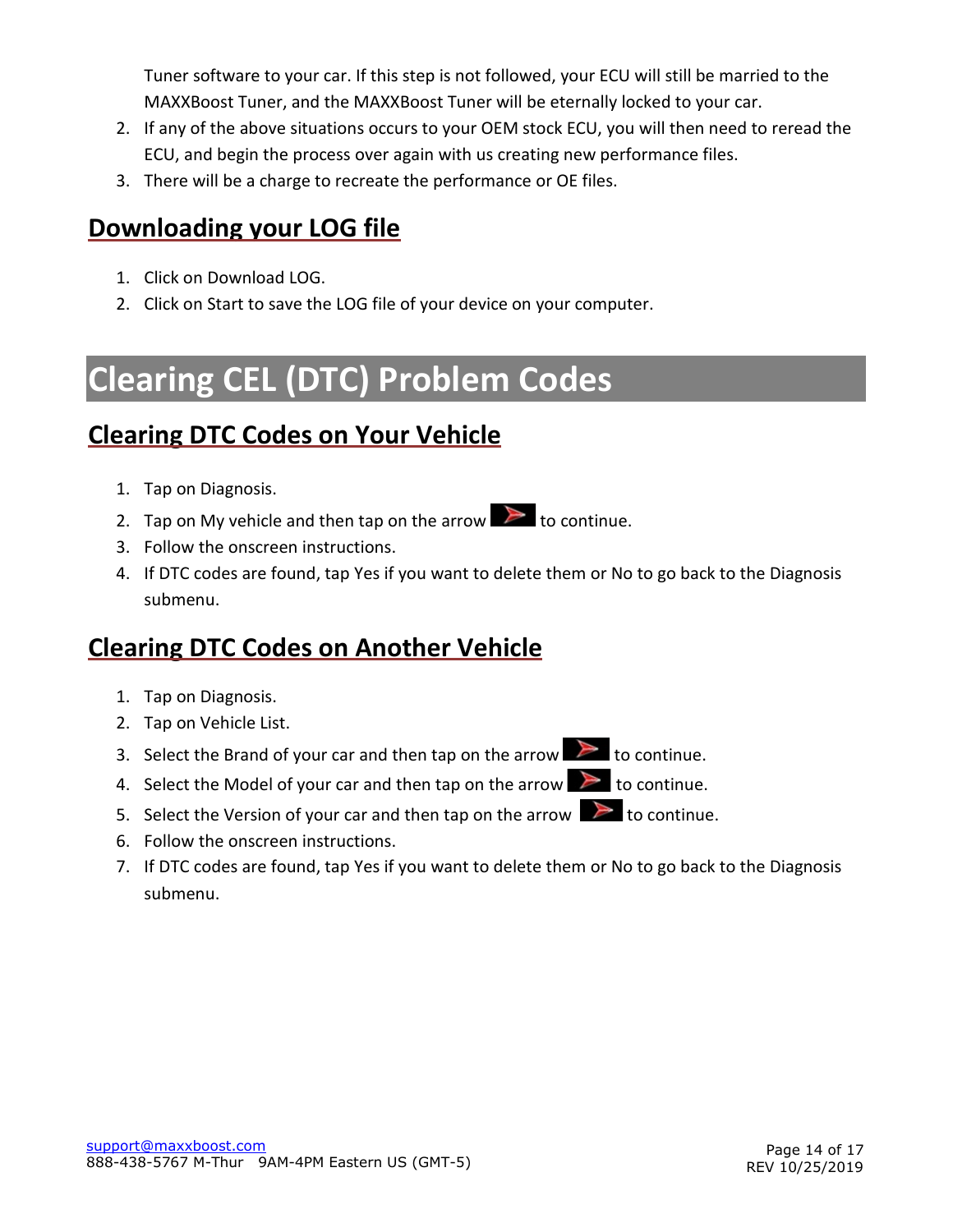### <span id="page-14-0"></span>**Configuring the MAXXBoost Tuner**

The following list of set-up functions are available to the end user if needed. The MAXXBoost Tuner is configured before it is shipped so it is usually not necessary to perform any of these functions when the tool is first received or during its normal service life.

### <span id="page-14-1"></span>**Select the Language**

- 1. Tap Setup.
- 2. Tap Language and select the language for the screen texts.
- 3. Go back to the Setup sub-menu using the navigation arrows.

### <span id="page-14-2"></span>**Set the Screen Brightness**

- 1. Tap Setup.
- 2. Tap Feature.
- 3. Tap Brightness and then tap on the FORWARD arrow  $\Box$  to continue.
- 4. Increase or decrease the brightness of the screen until you get the brightness you desire.
- 5. Tap Yes to confirm or No to go back to the Setup submenu.

#### <span id="page-14-3"></span>**Rotate the Screen 180°**

- 1. Tap Setup.
- 2. Tap Feature.
- 3. Tap Screen Rotation and then tap on the FORWARD arrow  $\Box$  to apply the change and go back to the Setup sub-menu.

### <span id="page-14-4"></span>**Calibrate the Screen**

- 1. Tap Setup.
- 2. Tap Calibration.
- 3. Tap on the box to calibrate, and repeat as the box moves.